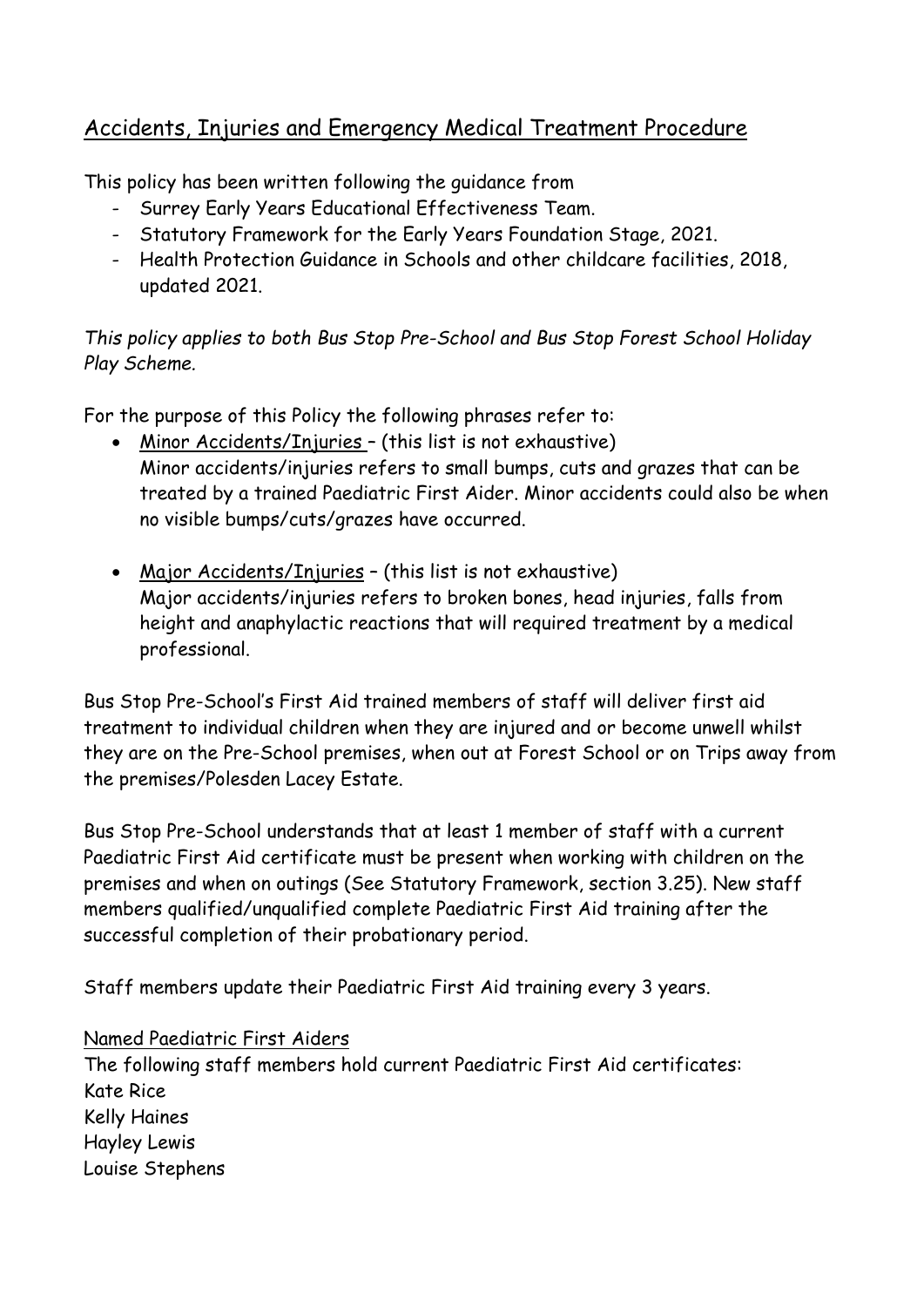## Julie Wilson

## Named Forest School First Aiders

The following staff members hold current Outdoor First Aid certificates: Kate Rice Kelly Haines Hayley Lewis Louise Stephens Julie Wilson

Bus Stop Pre-School has two First Aid Kits. One First Aid kit remains on the premises at all times and is located on a shelf in the Kitchen area and the second First Aid kit is stored in the Office and is taken out on every Forest School day/Trip/Outing and is placed in the Forest School trolleys/or carried in a rucksack by a staff member.

## Accident/Incident Reports

If a child is involved in an accident on the premises/Forest School/Trip/Outing and first aid treatment has been given, a staff member must complete an Accident/Incident Report form on the same day. Best practice is for the member of staff who witnessed and or administered treatment to complete the form, however this may be dependent upon the individual circumstances.

The Accident Report forms contain the following information:

- Child's full name,
- Date and time of accident/incident,
- Place where the accident/incident took place,
- Description of the injury,
- Treatment given,
- Staff members signature and date,
- Parent/carers signature and date.

Accident/Incident Report forms are regularly reviewed by Bus Stop Pre-School's Health and Safety Officer – Kelly Haines. This is to identify any trends or recurring causes of injuries on the premises/during Forest School. Risk Assessments are updated in response to trends/recurring accidents/incidents that take place. Please see Accident Review Log.

If a Paediatric First Aid trained staff member makes the decision that an accident was minor and treatment is not required for example, in the event a child trips on the bark, landing on their knees and has no visible injury, the staff member will not be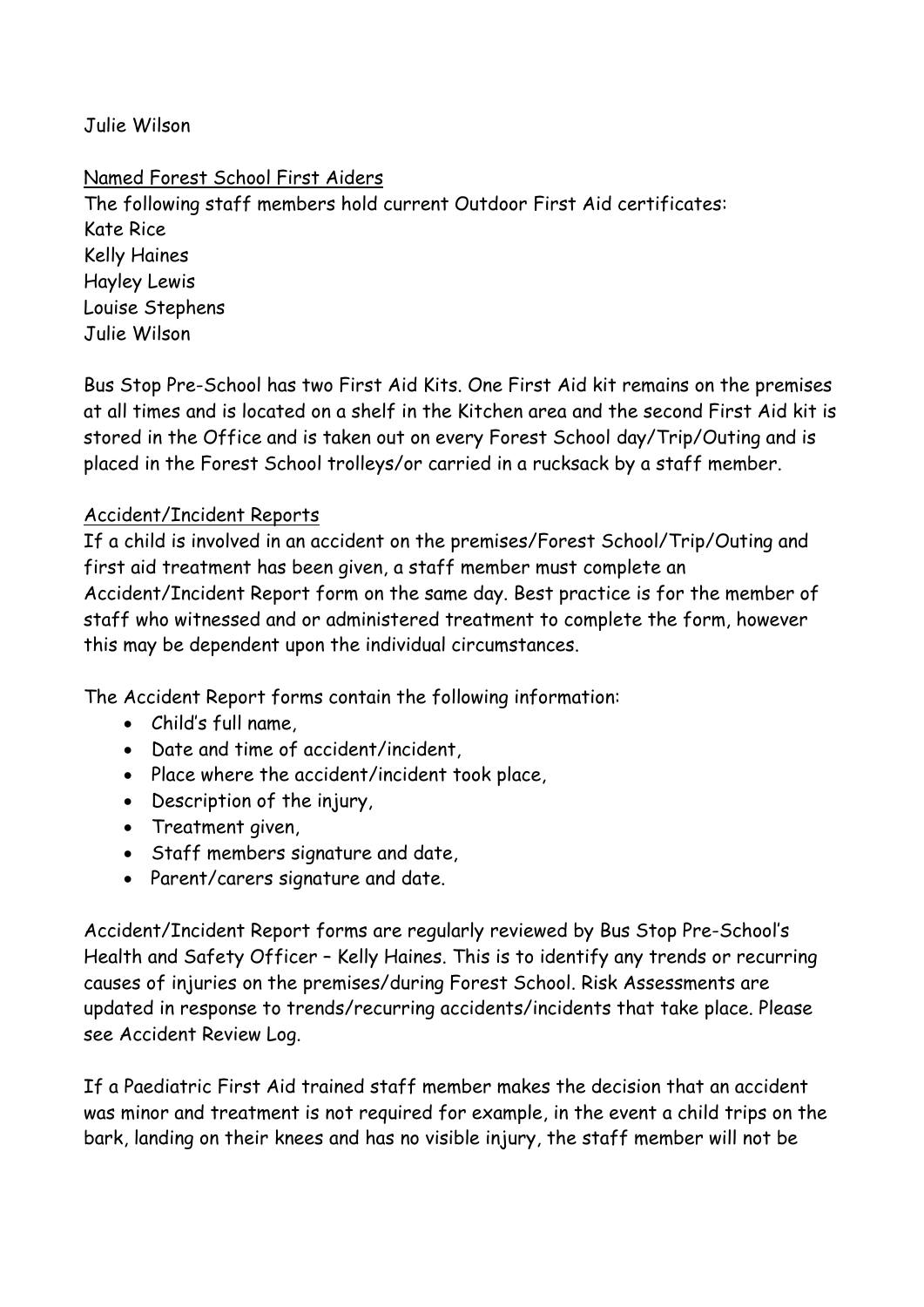required to complete an Accident form. However, they will continue to monitor the child for any signs of delayed injury/shock.

If a child has had a major accident for example, a fall from a height/ bump to the head/hard fall to the ground, however no wound is visible and the child presents as being well an Accident/Incident form must be completed and staff members must continue to carry out first aid treatment and monitor the child. In the event that a major accident requires immediate medical treatment, staff will do the following; telephone 999 and request an ambulance, whilst referring to the parents wishes on the child's Child Record form and parents/carers will be contacted as soon as reasonably possible and an accident form completed.

At the end of a full day or as soon as reasonably possible parents/carers will be informed that their child has had an accident and informed of the treatment given. Parents/carers will be asked to read, sign and date the Accident Form, agreeing that they have been informed of the accident and treatment. Please see Accident/Incident Form folder located in the Office.

#### Handling Body fluids

All staff members ensure good hygiene practices are carried out when handling body fluids such as blood and or vomit when supporting a child who has had an accident or injury. Staff wear protective gloves and an apron (where possible). Staff wash their hands with warm water and soap as soon as possible, in the event they were unable to put gloves on in time. Children's soiled clothing is placed into a plastic bag to be taken home, with a label on it detailing the bags contents. Staff members advise parents/carers to wash soiled clothing separately, wash on a high temperature and or dispose of it at home. If staff members clothing is soiled when supporting a child who has had an accident/injury the staff member will put their clothing into a plastic bag and be advised as above. Spare clothes for staff members are available, enabling staff to change if required. All resources/equipment used to treat a child for example tissues, bandages, wipes will be placed into a plastic bag and disposed of in the general waste. Please see Health Protection Guidance in Schools and other childcare facilities, 2018, updated March 2021 document at [www.gov.uk.](http://www.gov.uk/)

#### Existing Injuries

If a child arrives with a minor existing injury that has happen during the morning before their arrival to Pre-School and or happened the previous day, parents/carers must inform staff on their arrival and will be asked to complete an Existing Injury form, detailing how the injury occurred and ensuring staff members have current information about a child if they become unwell. If staff members notice an existing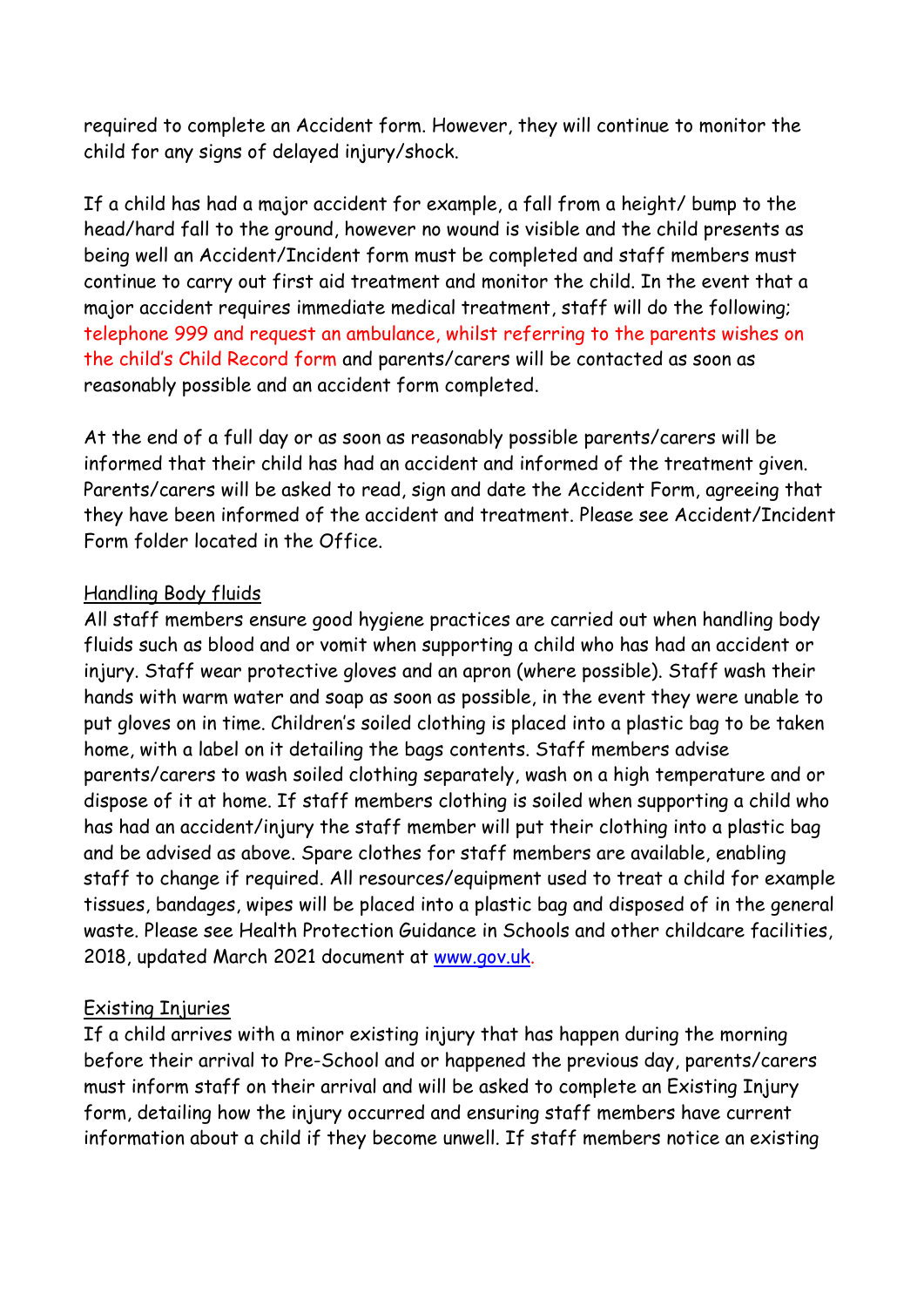injury, however were not made aware by the parents, staff must complete an Existing Injury and Accident/Incident form for parents/carers to complete on their return.

Parents are asked to telephone the Management team before sending their child to Pre-School after they have suffered a major injury, this is to enable the Management team and parents/carers to discuss the potential risks to the child and to discuss the medical advice given to the parents/carers. Also, it allows the staff team to discuss and make any alterations to the provision/practice before the child returns to Pre-School. The Management team has the right to refuse a child temporarily from attending Pre-School if after discussions with parents/carer and after listening to the medical advice it is believed that there is a high risk of further injury to a child.

The form contains the following information:

- Child's full name,
- Date of injury,
- Description of injury,
- Parent/carer signature,
- Staff member signature and date.

Please see Medical Form folder located in the Office.

Existing Injury forms are filed in the Child Record folder with a child's individual details. This enables staff members to monitor if children regularly arrive at Pre-School with existing injuries.

For Bruising found on a non-mobile child please see Safeguarding Children/Child Protection policy for procedure.

#### Emergency Medical Treatment

On joining Bus Stop Pre-School parents/carers must complete a Child Record form, stating their wishes in the event of an Emergency. The statements are as follows:

*"I give/do not give permission for staff at Bus Stop Pre-School to seek any necessary emergency medical advice or treatment and to discuss my child's medical history and give permission for treatment if needed".*

In the event of a Medical Emergency for a child their parents/carer will be contacted as soon as reasonably possible. If parents/carers cannot be reached staff members will contact the child's emergency contact as stated on the Child Records form.

During Inductions or when new children/staff join the Pre-School all staff members are made aware of any children/staff with medical conditions and the procedures to follow in the event of an emergency.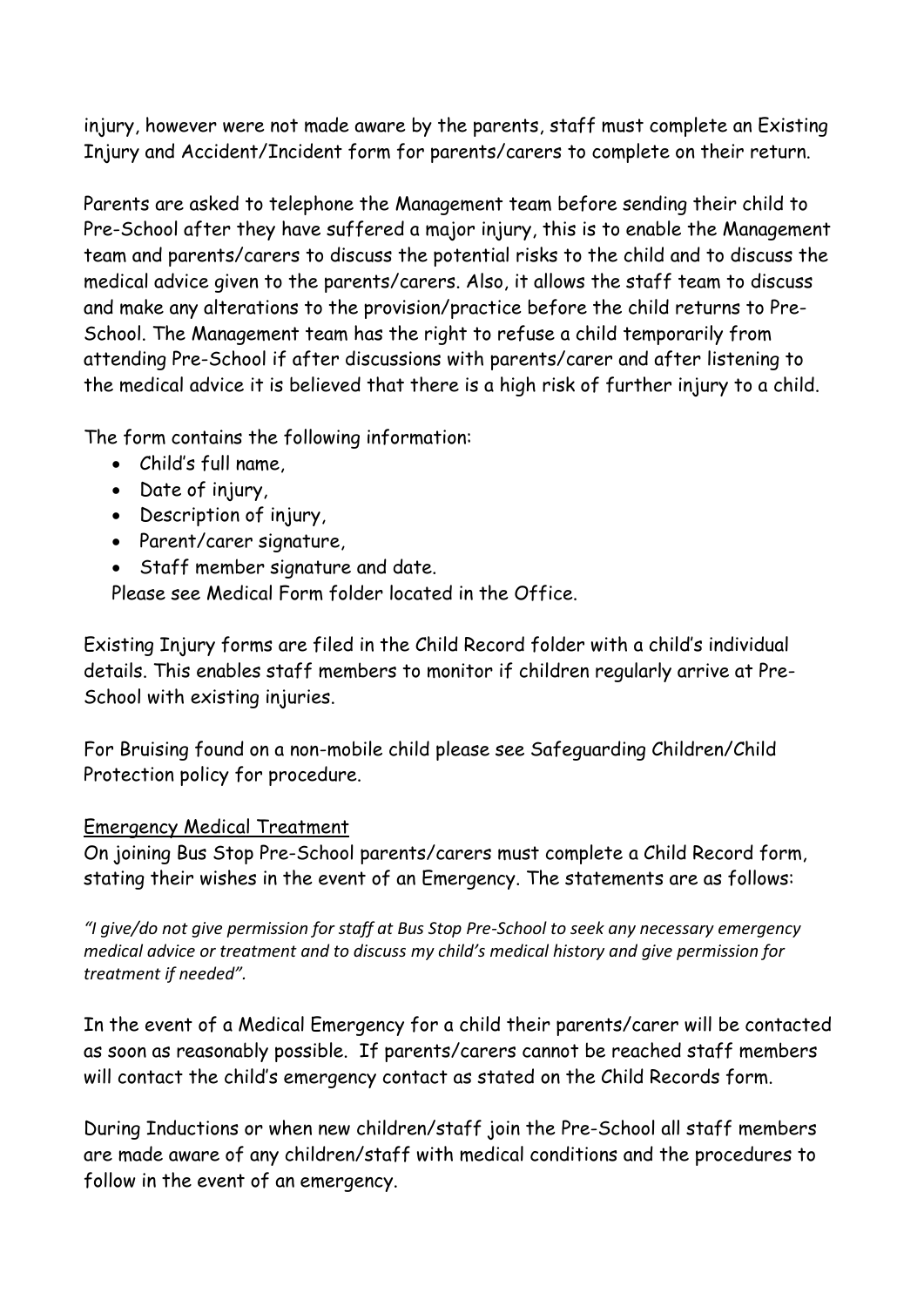In the event of a child being taken to hospital staff members understand that they cannot give parental consent for a child to have medical treatment as they do not have parental responsibility or legal guardianship for the child.

In the event that a member of staff is required to travel to the hospital with a child the correct staff/child ratio will be observed. Cover staff can be contacted in cases of emergencies. The member of staff will remain with the child until the parent /carer arrives or will wait with the parent/carer if they feel it is appropriate. A full report will be written on an Accident/Incident Record form and will be available for parents/carers to sign when possible and available for inspection if required.

## Tick Bites

In the event that a tick is identified at the beginning/during a child's full day, their parents/carers will be contacted and asked to advise and give permission where appropriate for a First Aider to remove the tick following the correct procedure and using the Pre-Schools tick removal tool. If parents/carer do not consent for a First Aider to remove the tick, they will be asked to collect their child and will be advised to see a medical professional. Alternatively, parents/carers may wish to pop into Pre-School and remove the tick and treat their child themselves enabling the child to remain at Pre-School. In all the above circumstances an Accident/Incident record form will be completed and parents/carers will be asked to sign and date the form.

In the event that at home a parent/carer has found a tick on their child or staff member has identified a tick on themselves, they must inform the Management team as soon as possible. The Management team will send an information email to all parents/carers explaining that a tick has been found and it is advisable for them to check their child's body. Included in the email is information on how to find medical advice on the safe removal of a tick and the information that should be recorded in the event of their child becoming unwell; Date found and the location of tick. A tick information sheet is also available to be sent home with the child/adult.

If a tick is identified on a member of staff/visitor's body during the Pre-School day the above procedure applies, where appropriate.

## Incident Records

Any incident that occurs within the setting are recorded on the Accident/Incident form or Physical Intervention form. An incident may be a case of bullying, fighting or physically holding a person to prevent harm to themselves or to others. Please see Behavioural Management policy.